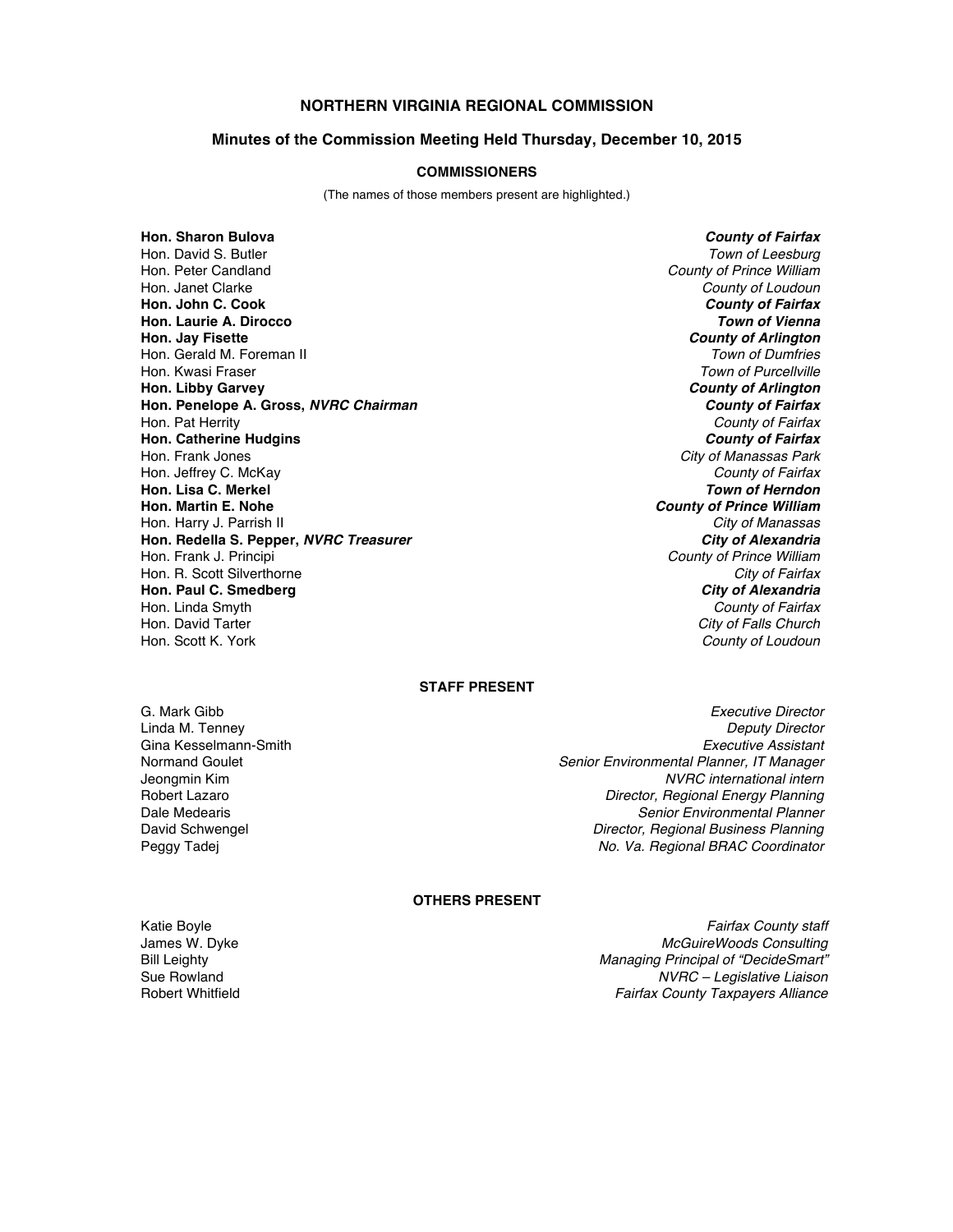Summary Minutes of the Commission December 10, 2015 Page 2

ALLEGIANCE

CALL TO ORDER Chairman Gross called the meeting to order at 8:10 p.m.

PLEDGE OF The Pledge of Allegiance was recited by all present.

ROLL CALL The roll was called and all members present or absent were noted for the record.

MINUTES Commissioner Pepper moved approval of the Commission meeting minutes of November 12, 2015. The motion was seconded by Commissioner DiRocco and carried unanimously.

> Commissioner Bulova, Commissioner Merkel and Commissioner Fisette abstained, as they had not attended the last Commission meeting.

PRESENTATION Chairman Gross welcomed and introduced Bill Leighty, the Managing Principal of "DecideSmart".

> Mr. Leighty talked about the "Go Virginia" initiative and went through hand outs, that were distributed earlier.

> The Go Virginia initiative was started by a group of businessman who were concerned about the state of the Virginia economy. They realized that with the post-sequestration budget reductions, etc., Virginia's economy has not improved as quickly as the other economies around the country. Virginia is ranked  $48<sup>th</sup>$  out of the 50 states in terms of the strength of recovery nationally. So something needed to be done to revive the Virginia economy.

> The Go Virginia initiative is working to restore Virginia's position of economic leadership by growing and diversifying the state's economy. Its focus is the creation of state financial incentives, technical support, and other assistance that will encourage collaboration on private-sector growth and job creation by business, education, and government in each region.

The initiative is based on three main points:

- Virginia urgently needs strong private-sector growth and job creation. Federal cutbacks have exposed the over-dependence on public-sector jobs.
- To grow and diversify our economy, business, education, and government must collaborate effectively in each region.
- State government must be a catalyst and partner. State government must provide incentives for strategic, job-focused collaboration in each region of the Commonwealth.

Go Virginia has identified five ways that state-funded incentives can have a significant positive impact on private-sector growth:

- Innovation. The State can promote innovation and growth in each region through start-up grant support for projects that promise substantial economic impact, leverage significant local, private, and other investment, and reflect regional cooperation on industry sector growth, alignment of education and training programs with employer demand, entrepreneurship, and other private sector-focused growth strategies.
- Investment. The State can encourage cooperation rather than competition among localities in the recruitment of new business investment and jobs to each region by returning a portion of the state tax revenues generated by projects to regions where localities share economic development-related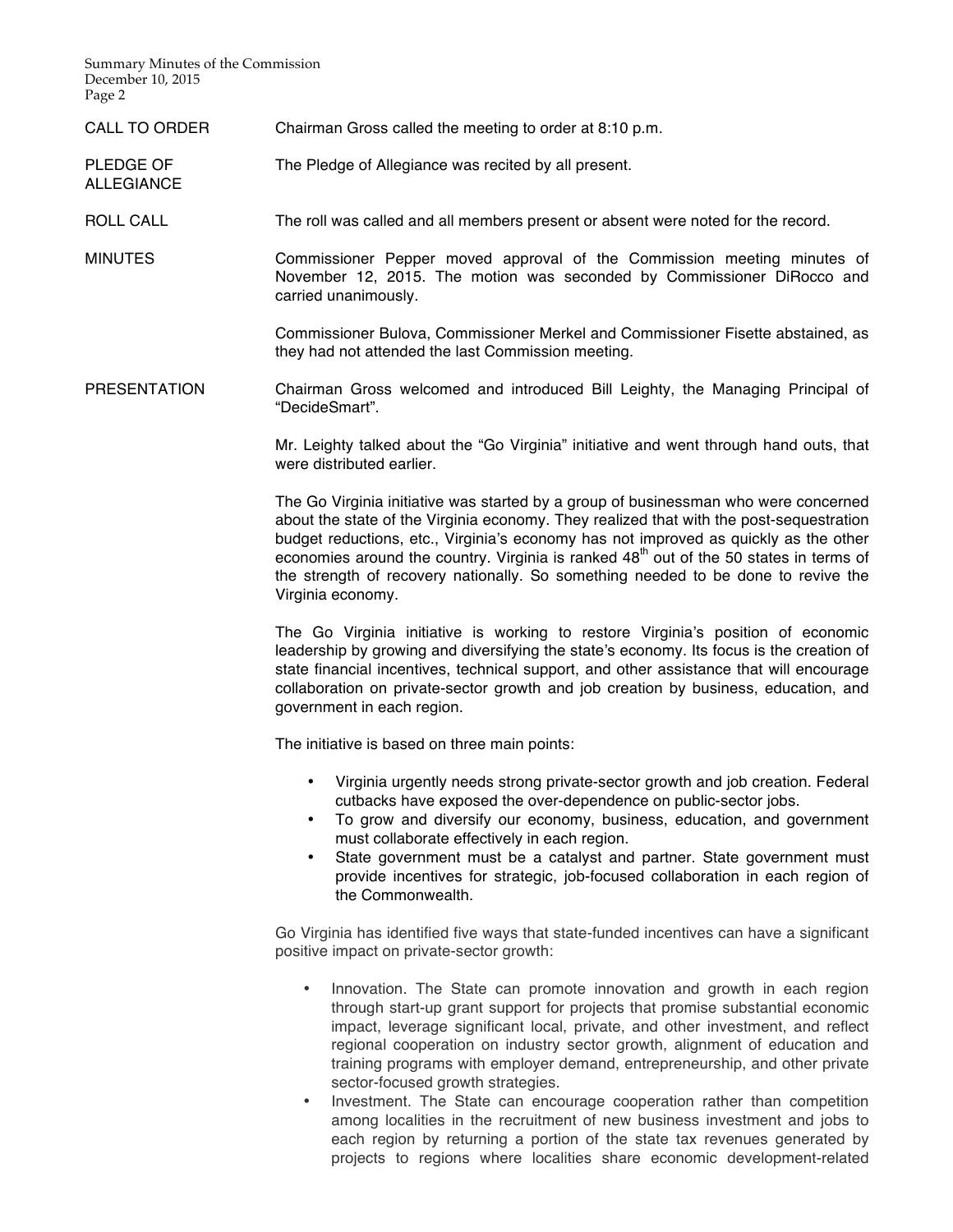costs and revenues.

- Improvement. The State can provide financial incentives for efficiencyenhancing and cost-saving collaboration between and among local governments, school divisions, and higher education institutions, thereby improving performance, reducing pressures to increase the size and cost of government, and freeing up tax dollars for opportunity-focused initiatives in education, job training, and economic development.
- Invention. The State can encourage inventions and discoveries that lead to commercially viable products and services by providing matching-fund support for labs, equipment, and other research-related needs, thereby leveraging private and other R&D investments and generating economic benefits for the region.
- Infrastructure. The State can invest in capital projects of regional or broader significance that will produce strong returns in private-sector growth, diversification, and job creation through improved education and job-skills training, research, business site development, communications, and other vital infrastructure.

Go Virginia supports a voluntary, incentive-based approach as the best way to encourage regional cooperation on private-sector growth. To fund state incentives, the coalition favors use of growth revenues, re-purposed dollars, and efficiency savings. State funding should also leverage private, local, and other investment. Go Virginia proposes no new taxes, mandates, layers of government, or changes in local authority. Their focus is creating more opportunity for Virginians through private-sector growth in each region.

Mr. Leighty also told the Commissioners that the Go Virginia working group (chaired by McGuireWoods) has been drafting legislation. There will be 5 bills, including the budget, which will be introduced in the coming legislative session. The size of the Go Virginia initiative will be determined December 17, 2015 at the Governor's budget announcement. It is expected, that the program will get funded in the Governor's initiative budget.

Mr. Leighty concluded with saying that it is a great opportunity for the region. The Go Virginia Grant Program will provide an infusion of funds to this region into whatever is needed to keep the economy going.

*Questions and answers* Commissioner Garvey asked if there was a model for Go Virginia. Mr. Leighty replied by saying that a lot was looked at and analyzed as far as what works and what doesn't work.

> Mr. Leighty asked the Commission if it would agree to have the Chairman sign the Coalition Commitment letter.

> Commissioner Cook pointed out that the Commissioners didn't even get a chance to look at this letter and it was unknown what the legislation would look like.

> Chairman Gross read the Commitment letter out loud and pointed out that this commitment letter matches up well with the work that was done on workforce development.

> Commissioner Fisette made a motion to support this commitment letter and this motion was seconded by Commissioner Nohe. As a friendly amendment of that motion Commissioner Cook asked for the Commission meeting minutes to reflect that NVRC is not committed to any of the legislation by signing this letter. The motion then was carried unanimously and Chairman Gross signed the letter.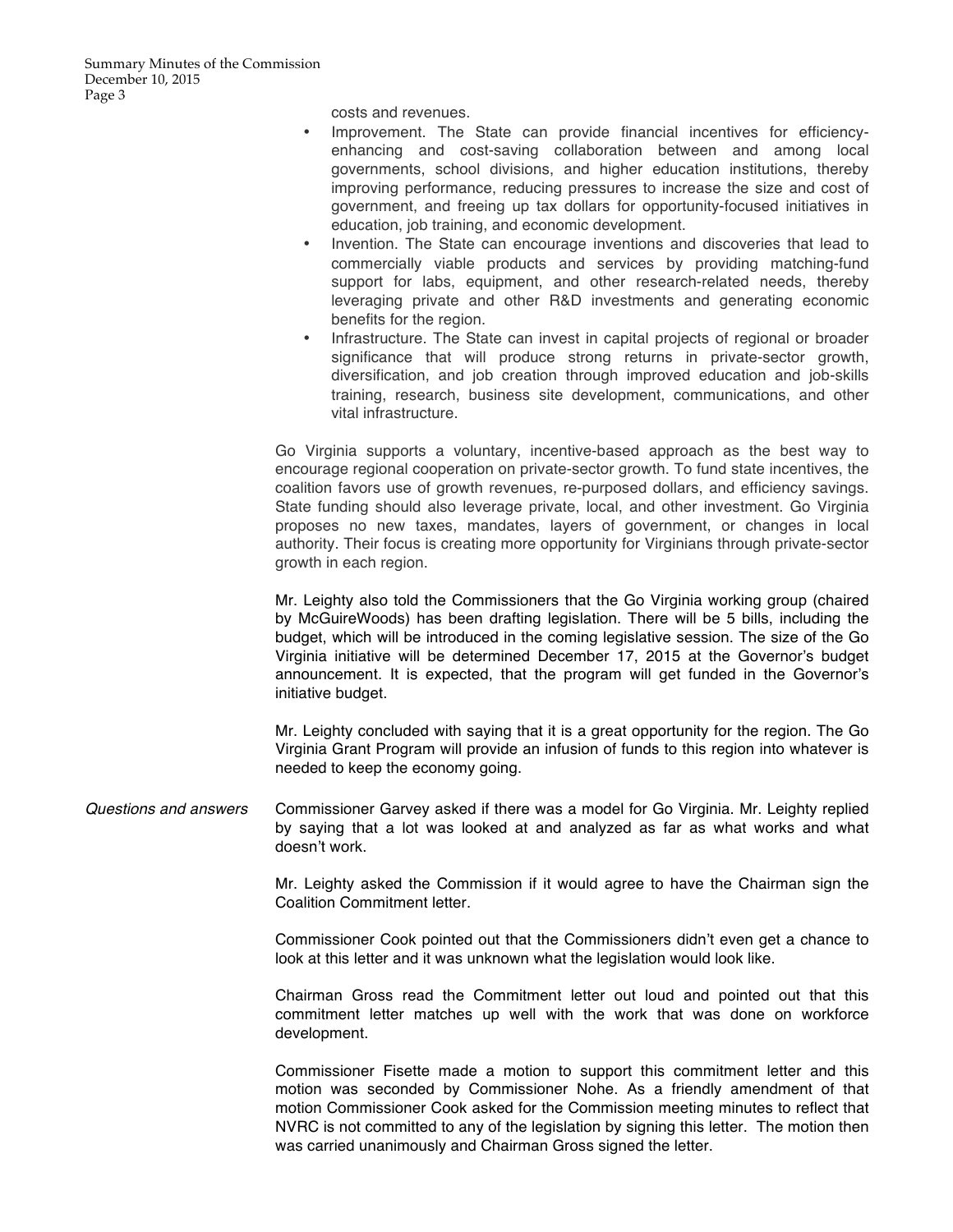Summary Minutes of the Commission December 10, 2015 Page 4

> Chairman Gross asked how many commitment letters like this were signed. Mr. Leighty said that approx. 80% of all the PDCs in VA have signed up.

> Commissioner Smedberg asked who maintained the sign-up list. Mr. Leighty said that this is being handled by McGuireWoods Consulting.

EXECUTIVE DIRECTOR'S REPORT

Printed copies of the report were distributed and Mr. Gibb went through the slides:

- Solarize Campaign Recap
- Blanket/Coat Drive
- Global Innovations
- Four Mile Run Project
- Community & Military Partnerships of NOVA
- Residential Rain Gardens Beautifying Your Yard for Clean Water
- Latest Public School Enrollment Figures
- School Demographic Trends

Commissioner Bulova also mentioned the Urban Crescent Meeting that is taking place December 11, 2015, in Fredericksburg, VA. The aim of this meeting is to address the need for additional educational funding. Commissioner Hudgins added that this is a very important effort and that this has been too long of a discussion without results.

Chairman Gross asked if there is going to be a record of this discussion. Commissioner Bulova said she would double check on the arrangements and will make sure it is captured.

Chairman Gross also pointed out that funding for public education is a real priority of the Governor of Virginia, as well.

Commissioner Merkel asked what the takeaways are going to be. Commissioner Bulova explained that everyone will have a chance to weigh in. One of the takeaways will be a letter to the Governor of Virginia and to members of the General Assembly signed by everybody, i.e. Mayors, Chairs, Superintendents, Chambers, etc. So it should be quiet a long signature list.

Commissioner Garvey pointed out that funding for public education hasn't gone up since 2008, which makes it hard to compete with the rest of the world.

CHAIRMAN'S REPORT Chairman Gross reported that there were two Commissioners who were leaving the Commission. But as Commissioner Clarke and Commissioner York were absent, the formal Commissioner recognition didn't take place.

> The "electronic participation in meetings" discussion was moved to the January meeting.

> Chairman Gross then added that the Commission meeting packet also included the 2016 Commission Meeting Calendar.

NVRC BUDGET Commissioner Pepper pointed out that the Operations Committee reviewed the budget material and in order to make ends meet an increase from 53 cents to 60 cents per capita is necessary to match the loss of money from the State. Since NVRC suffered from a 70% funding cut, it has become tougher and tougher to keep NVRC's programs going.

> Commissioner Pepper also said that the Operations Committee took a vote on this budget material, especially the increase of contributions, and the turn out was a unanimous vote of approval. So the Operations Committee recommended approving